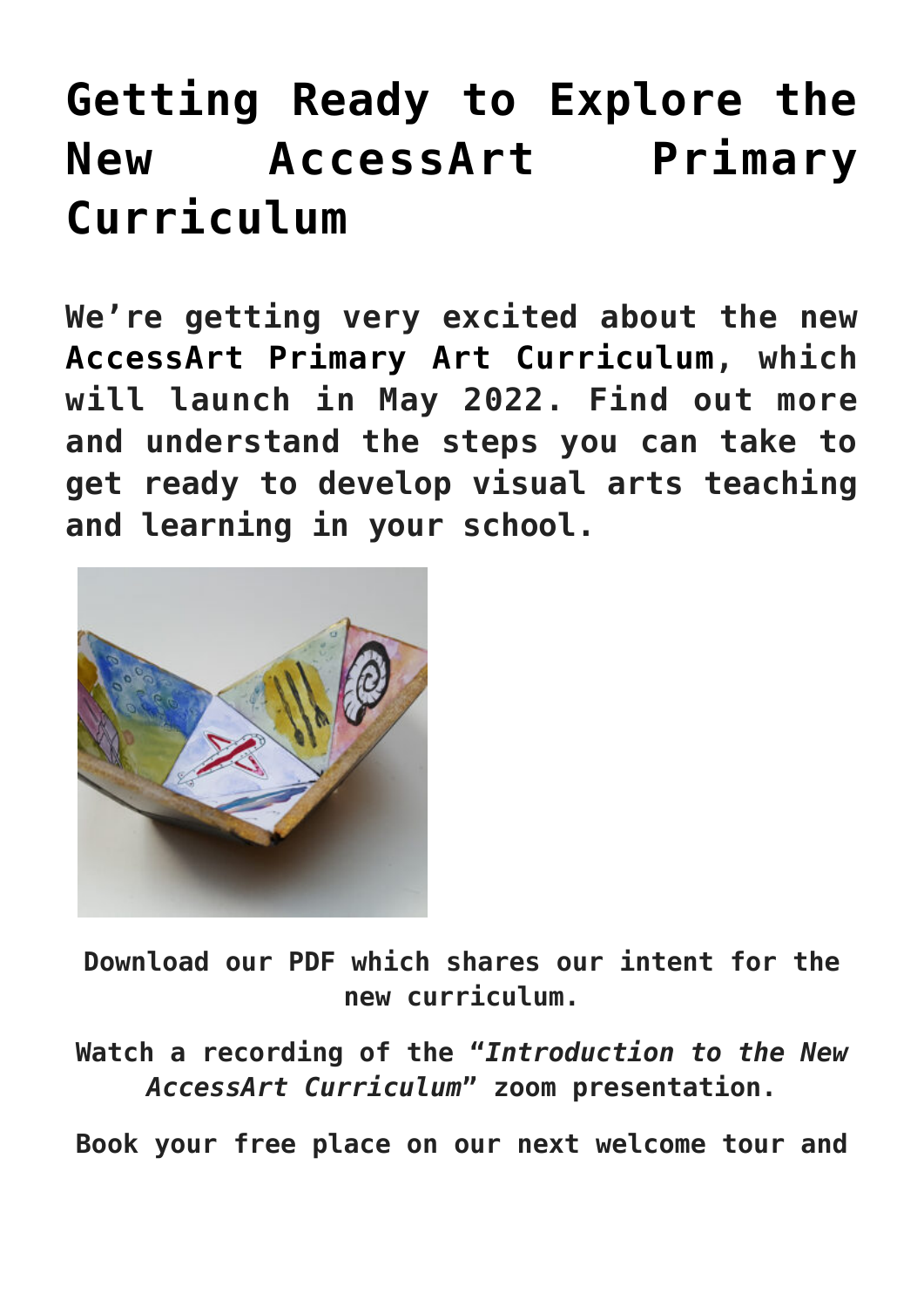**Q&A.** 

## **[Find Out More](https://www.accessart.org.uk/primary-art-curriculum/)**





**Test drive [AccessArt resources](https://www.accessart.org.uk/find-a-resource/) and get to know how we can work for you. [Run a short drawing workshop](https://www.accessart.org.uk/the-new-accessart-primary-art-curriculum-2022/) in your school to help familiarise staff and pupils and start creative juices flowing…**

**[Familiarise](https://www.accessart.org.uk/6-week-introduction-to-drawing/)**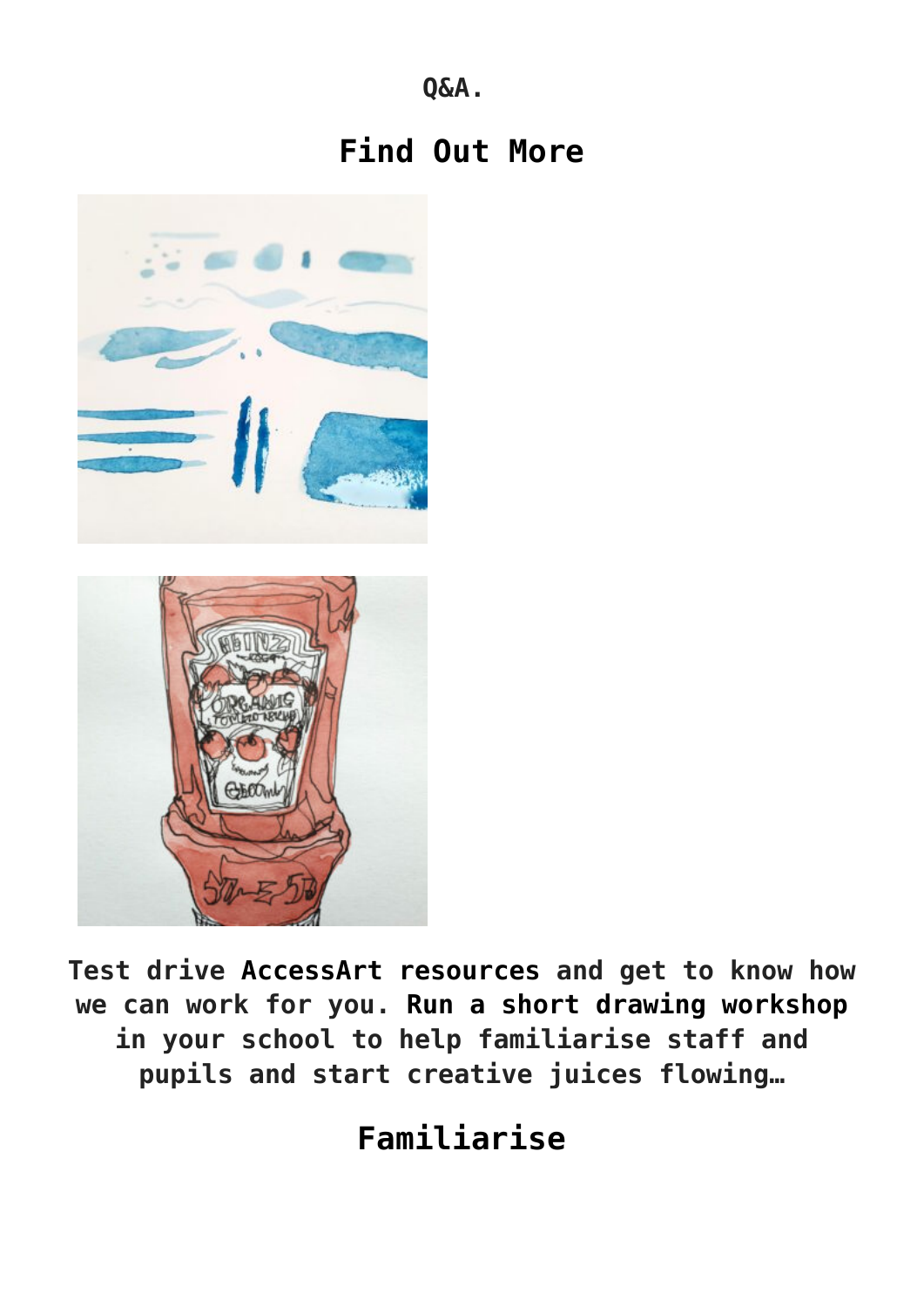



## **[Join AccessArt](https://www.accessart.org.uk/6-week-introduction-to-drawing/)**

**AccessArt is the UK's largest charitable organisation supporting visual arts teaching & learning. Income from memberships sustains the organisation and enables us to create new resources.**

**To access our new curriculum you must be full member. There is no additional cost to access the**